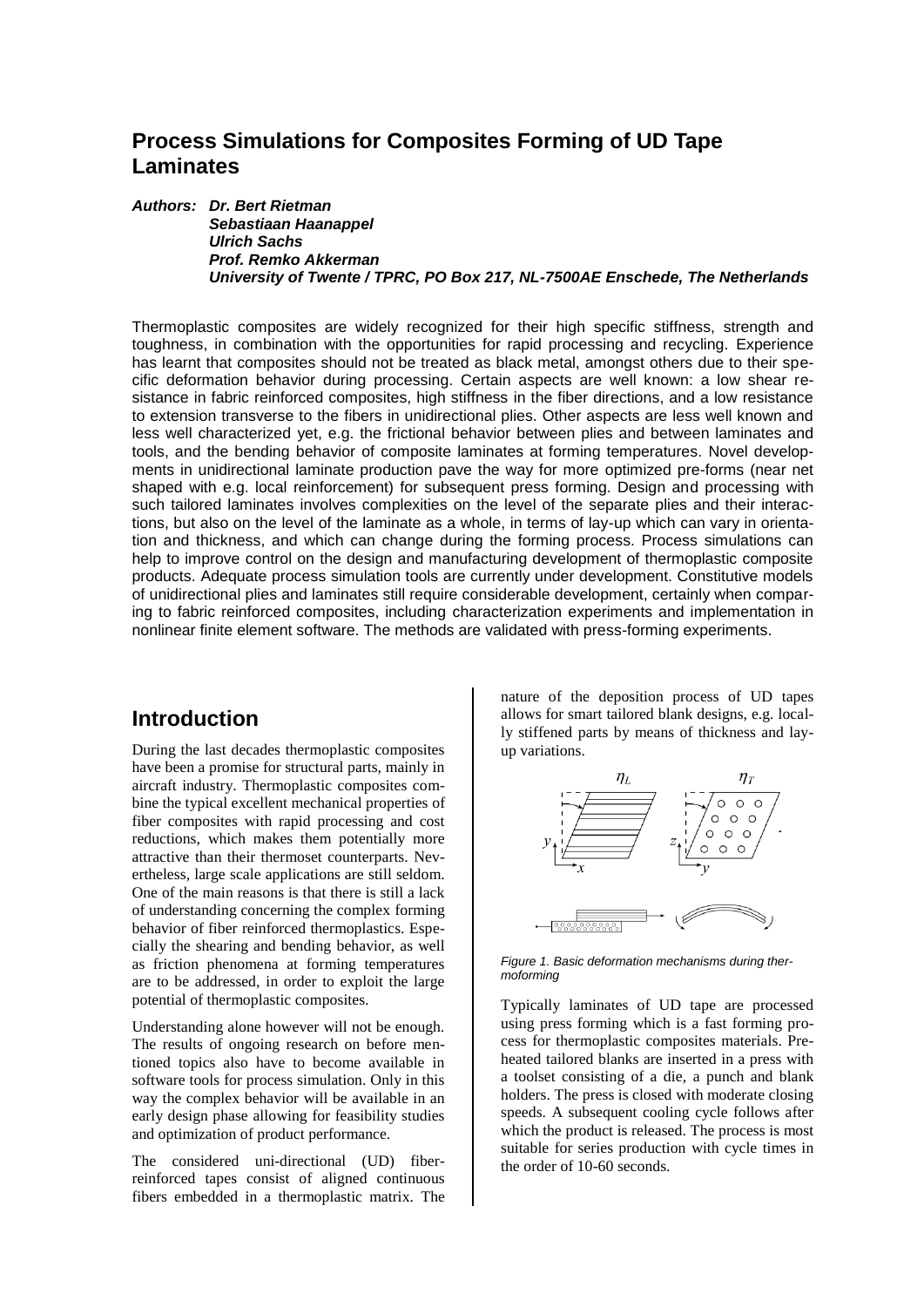[Figure 1](#page-0-0) shows some of the basic deformation mechanisms that play a large role in thermoforming of UD stacked laminates. Next to in ply shear modes (top), sliding of plies against each other and bending of plies or stacks of plies appear as well. Together with stretching and tool interaction these mechanisms have to be considered within the forming simulations.

### **Material characterization**

Thermoplastic UD tape materials are by nature strongly anisotropic. An extremely high modulus and strength typically is observed in fiber direction, whereas the matrix properties dominate in transverse direction. The latter leads to a low modulus and strength, however, with increased ductility. At forming temperatures, typically above the melt temperature of the thermoplastic matrix, this is even more pronounced.

A well-accepted constitutive model that combines the mechanical behavior of fibers as well as that of the viscous matrix for forming temperatures is the Ideal Fiber Reinforced Newtonian fluid Model (IFRM) [\[1\]](#page-3-0):

$$
\sigma = -p\mathbf{I} + T\bar{a}\bar{a} + 2\eta_T \mathbf{D} +
$$

$$
2(\eta_T - \eta_L)(\bar{a}\bar{a} \cdot \mathbf{D} + \mathbf{D} \cdot \bar{a}\bar{a}),
$$

where the first term at the right hand side represents the hydrostatic pressure and the second term the fiber stress  $T$  related to fiber direction  $\bar{a}$ . The remainder describes the viscous behavior in transverse and longitudinal shearing direction, as in [Figure 1,](#page-0-0) in which  $\bf{D}$  is the rate of deformation tensor.

Traditionally used set-ups to identify the material parameters, like the Trellis (or picture frame) shear test, are complicated due to the low structural integrity at forming temperatures. Besides, a large variation between the identified parameters is observed [\[2\]](#page-3-1). Therefore reliable tests are needed. A setup using standard rheometer DMA device was developed to characterize the longitudinal shear viscosity **Error! Reference source not found.**[\[3\]](#page-3-2).



#### <span id="page-1-0"></span>*Figure 2. Torsion beam specimen with fixtures for longitudinal shear identification*

[Figure 2](#page-1-0) displays a clamped torsion beam specimen of carbon reinforced PEEK-AS4 with a 60% fiber volume fraction. The specimen's geometry has been defined such that the exerted momentum was well above the accuracy of the rheometer and edge effects due to clamping can be neglected.

Oscillatory tests were conducted within an inert atmosphere at various specimen temperatures *T<sup>s</sup>* . A typical result is shown in [Figure 3.](#page-1-1)



<span id="page-1-1"></span>*Figure 3. Measured apparent viscosity compared to the viscosity of neat PEEK*

The apparent viscosity  $\eta'$  decreases linearly with the test frequency on a log-log scale, in this case with a coefficient of 0.9 which yields almost rigid plastic behavior with constant torque.

In order to use these results a conversion from the dynamic viscosity to the steady shear viscosity has to be made, using for instance inverse Fourier transforms from the linear visco-elastic theory or concepts such as the Maxwell viscosity [\[4\]](#page-3-3).

# **Friction characterization**

Friction between tools and plies and in between plies is influencing the forming results to a large extent. The shear behavior of the laminate, for instance, relates directly to interactions that take place on the ply-ply interface.

A basic relation for describing friction is given by Coulomb's law, which relates the friction force to the normal force by the coefficient of friction. This coefficient generally depends on contact pressure, temperature, and velocity:

$$
\mu=\mu(p,T,U,...)
$$

In order to identify friction a friction testing device has been developed where above mentioned conditions can be varied [\[6\]](#page-3-4). Since thermoforming of thermoplastic composites takes place in the molten phase, high temperature testing is a necessity ( $> 400$  °C for PEEK composites). [Figure 4](#page-2-0) shows a picture of the device.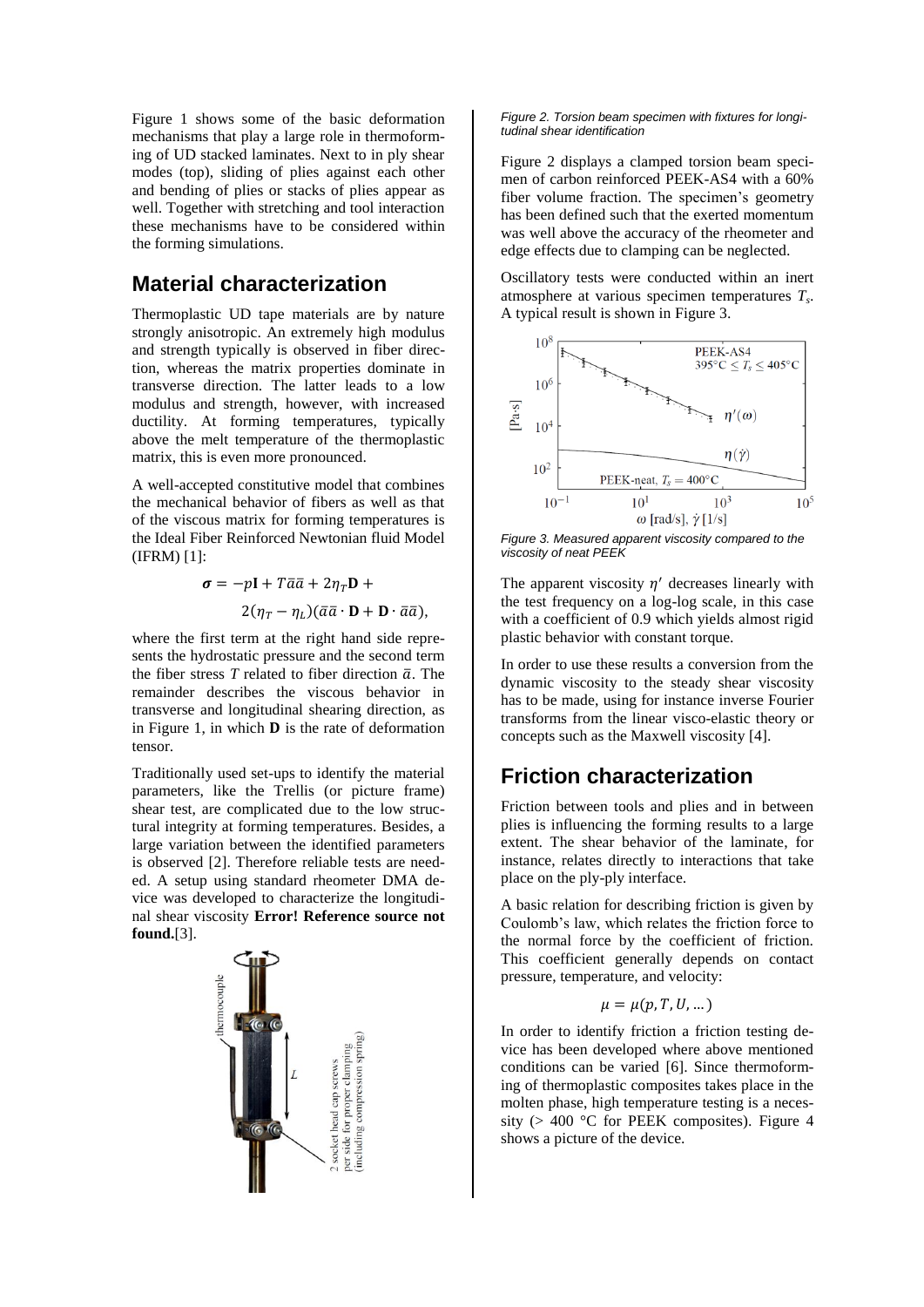

*Figure 4. University of Twente friction tester*

<span id="page-2-0"></span>The pull through set-up for a universal testing machine consists of two heat-controlled flat platens that can be heated up to 450 °C. In the selfaligning system the normal pressure is applied using a flexible pneumatic actuator. During testing additionally to the forces also normal displacements and rotations of the platens are captured using LDVTs. Disposable metal foils are used to identify tool-ply friction without contaminating the platen surfaces. The coefficient of friction finally is calculated by

#### $\mu = F_{\tau}/(2F_{N})$

Typical results for tool-ply friction tests of PEEK AS4 UD tape for different pull through velocities are shown i[n Figure 5.](#page-2-1)



<span id="page-2-1"></span>*Figure 5. Typical friction coefficients during testing (T = 400*℃*, p = 50kPa)*

The measurements reproduce well and show a typical start-up behavior with increased friction followed by a more or less stationary value. The start-up effects increases with velocity and must be attributed to non-linear visco-elastic behavior of the thermoplastic matrix during the instantaneous start of the test. In [\[7\]](#page-3-5) it was shown that during the steady state phase the friction coefficient remains quite constant, while the tilting of the blocks can still show some variations. How the absolute tilt affects the friction coefficient still needs to be assessed.

In order to make use of these results for software predictions models are to be developed. In [Figure](#page-2-2)  [6](#page-2-2) all results are summarized in so-called Stribeck curves for friction using the Hersey number  $He = \frac{\eta U}{p}$ , are shown. Here  $\eta$  is the viscosity of the lubricant, i.e. the PEEK matrix.



<span id="page-2-2"></span>*Figure 6. Measured steady state friction coefficients for PEEK AS4 UD tape at different pressure and temperature combinations*

The fact that friction increases with the Hersey number yields the conclusion that friction takes place in the fully hydrodynamic regime. Theoretically however, all tests should coincide on one single curve. Apparently, a pressure change leads to a significantly different friction behavior, possibly caused by a macroscopic change of the interface geometry. Stribeck curves have the advantage of a very straightforward implementation in a finite element software code for thermoforming.

### **Modeling approach**

For modeling stamp forming processes the highly non-linear behavior, for instance due to material behavior and contact, has to be accounted for. Implicit finite element codes have a proven track record of tackling these kind of problems. Here the commercially available spin-off software AniForm was employed [\[8\]](#page-3-6).

Each ply is discretized using 3-node triangular elements. Constitutive models are assigned according to a decoupled approach, i.e. a membrane (in-plane behavior) and a Kirchhoff (out-of-plane behavior) element. The fiber orientation is updated every step in order to incorporate the strong material anisotropy. Contact between different plies and between plies and tools is modeled using a penalty method. A viscous friction model relates the friction force to the relative velocity of the involved surfaces.

#### **Experimental verification**

The modeling approach has been verified using reference parts with dome geometries; see [Figure](#page-3-7)  [7.](#page-3-7) Due to the nature of doubly curved parts, material excess during forming results in in-plane shear and/or wrinkling [\[5\]](#page-3-8).

Two different lay-ups of UD Carbon/PEKK plies have been used. [Figure 7](#page-3-7) and [Figure 9](#page-3-9) clearly show the large dependency of the final result on the lay-up. Where the use of a 0/90 lay-up shows wrinkles at the blank holders, the double curva-